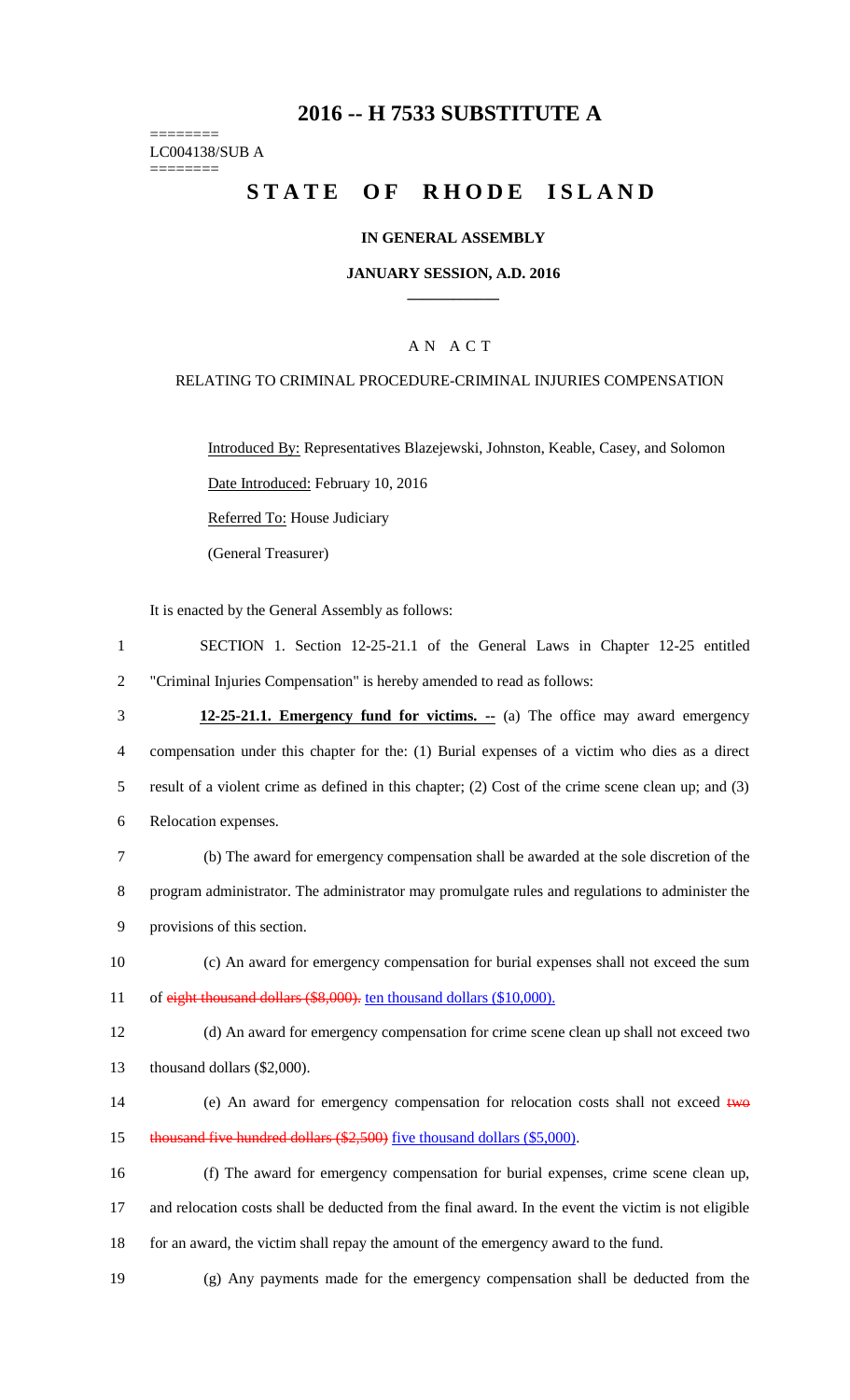- 1 final award. In no event shall the final award exceed the maximum award of twenty-five thousand
- 2 dollars (\$25,000).

 $=$ 

3 SECTION 2. This act shall take effect upon passage.

LC004138/SUB A ========